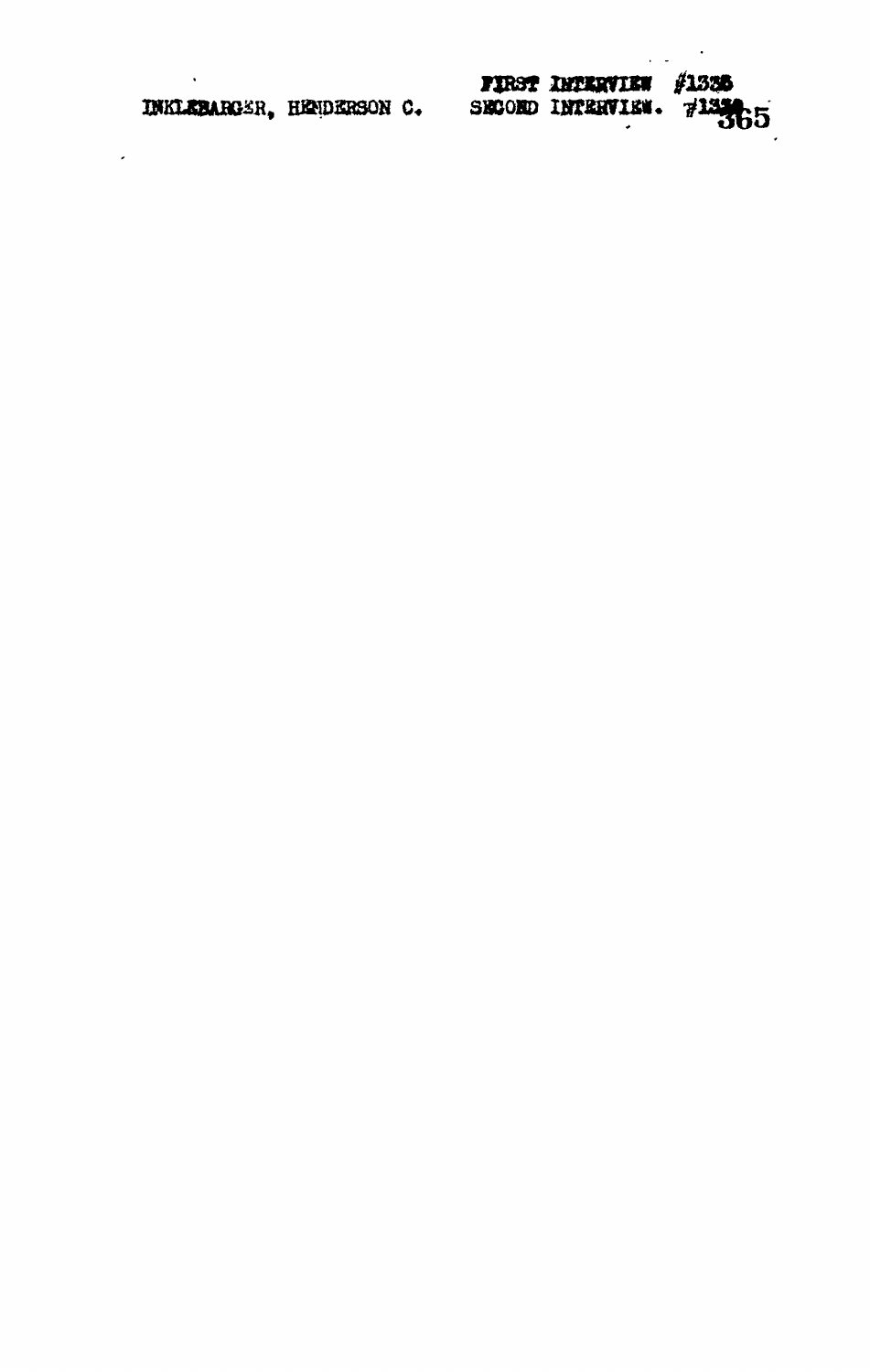1535 **INTERVIEW. INKLEBARGER. HEMDERSON C.** 

 $f \circ r$ m A-(S-149)

366

 $\mathcal{L}$ 

 $\tilde{\mathcal{L}}$ 

MORARY NORTH TORKS PROGRUMS ANTIFICULTERATION Indian-Pioneer Wistory Project for Cklahoma

 $-8 -$ 

| Field WOTKET's Hame. Ribel B. TACKING |                                                                                                                                                                                                                                   |  |  |  |  |
|---------------------------------------|-----------------------------------------------------------------------------------------------------------------------------------------------------------------------------------------------------------------------------------|--|--|--|--|
|                                       | This report made on (date) April 27, 1957                                                                                                                                                                                         |  |  |  |  |
|                                       | r a component a component and the component of the component and the component of the component and the component<br>The component and the component and the component and the component of the component and the component of th |  |  |  |  |
|                                       | 2. Post Office Address Route 2, Blair, Oklahoma.                                                                                                                                                                                  |  |  |  |  |
|                                       | 3. Residence address (or location) Farm 10 miles E-Emiles H.                                                                                                                                                                      |  |  |  |  |
|                                       | 4. DATE OF BIRTH: Month August Day 20 Year 1857                                                                                                                                                                                   |  |  |  |  |
|                                       | 5. Place of birth Granger County, Texas                                                                                                                                                                                           |  |  |  |  |
|                                       |                                                                                                                                                                                                                                   |  |  |  |  |
|                                       |                                                                                                                                                                                                                                   |  |  |  |  |
|                                       | Other information about father                                                                                                                                                                                                    |  |  |  |  |
|                                       | 7. Mame of Mother Rive Cottener  Place of birth Tennessee                                                                                                                                                                         |  |  |  |  |
|                                       | Other information about mother                                                                                                                                                                                                    |  |  |  |  |

Notes or complete narrative by the field worker dealing with the life and story of the person intervieued. Refer to Manual for suggested subjects and questions. Continue on blank sheets if necessary and attach firmly to this form. Number of sheets .attached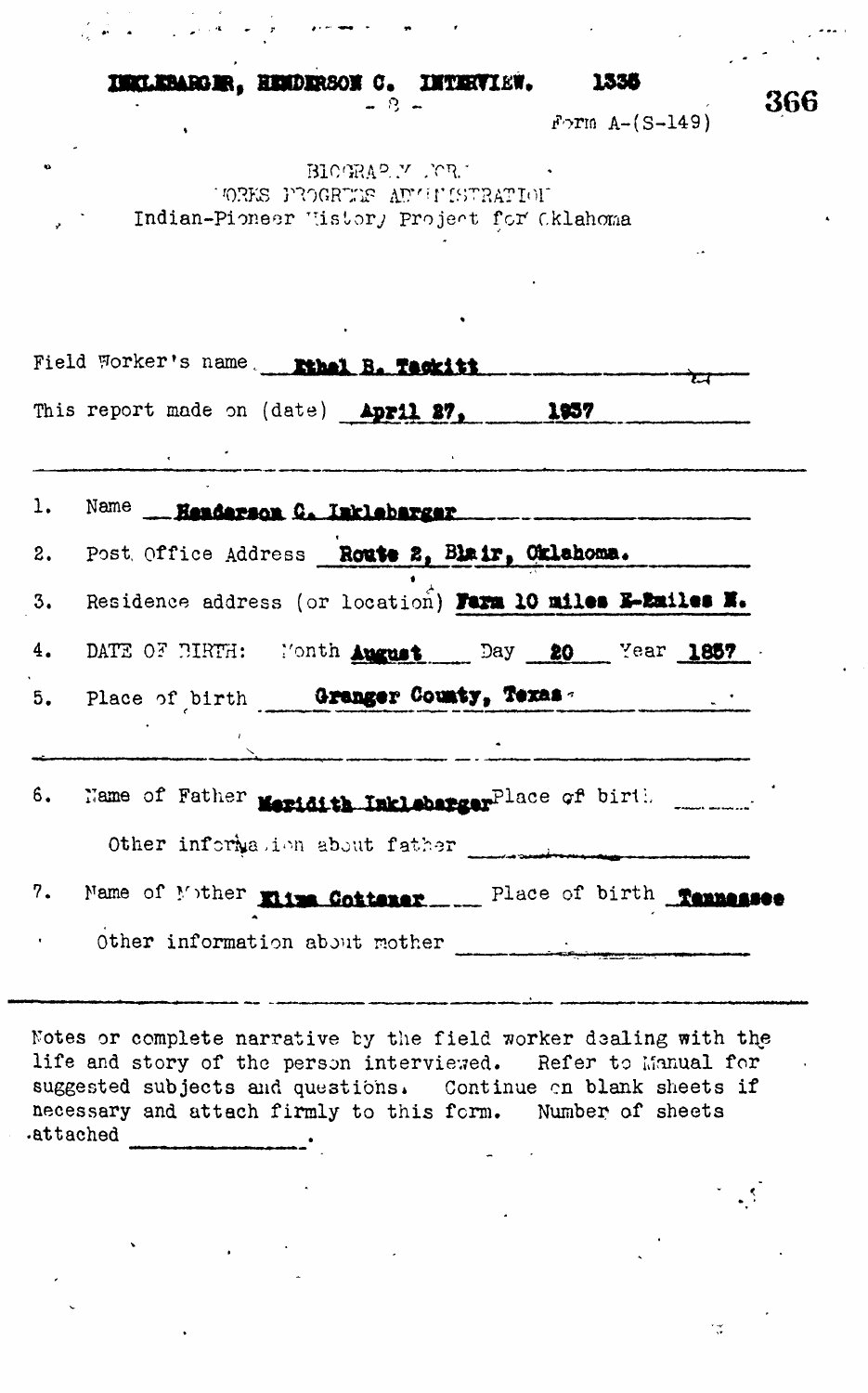**Jtthel B. Ts.ekitt,lRterviewer, April £7, 1937.**

> Interview with Henderson C. **Inklebarger, Blair, Oklahoma**

**On May 6, 1887, I was living In Wise County, Texas, and I received a telegram informing me that** ay brother, Meridith Inklebarger, who had showtly before moved to Greer County, which is now Oklahoma, **had died, I hastened to the assistance of his family** coming by train to Vernon, Texas, then across the country **to his hons or claim on which I yet lire. I remained with them for sererel weeks, then it was decided that X should go back to Texas to arrange to move** back and take charge of the claim. This I did, bringing back with me a small bunch of cattle and horses, **a wagon and team, and some living equipment, I was unmarried at that time. I crossed Bed River at Doan's Crossing and it took several days to make the trip. I followed the Chisholm Cattle Trail as it passed** within one mile of my claim to the west. This trail **was well worn, as thousands of head of cattle were** driven over it to the Northern market from Texas eech year. The old Oak *inse* that guided the herd

367

 $\mathbf{z}$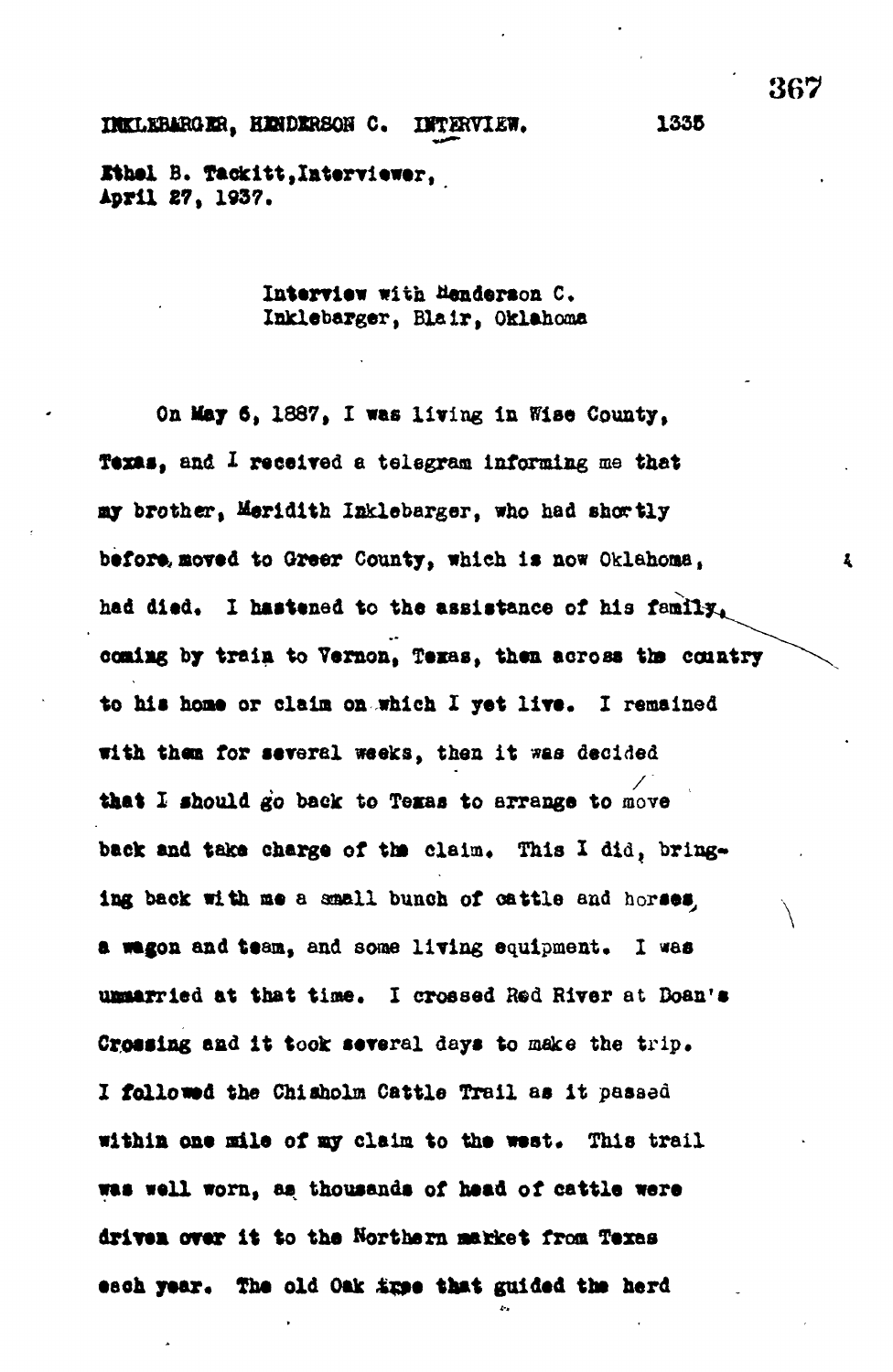**INKLKBARGIR, HENDERSON C. INTERVIZW, 1335** 

 $\mathbf{z}$ 

to the Trail Crossing on North Fork is yet standing **and X nope may soon be marked and protected.**

**When I arrired, the face of the country wes a perfect picture of productiveness. The grass on the** highlands was a mat of curly mesquite while the low**lands were corered with tall reeds and grass and the sand hills nere a mass of blue-stem sage and sage** brush, with clumps of plum bushes, grape vines, **currant bushes and a kind of blackberry. The wild** fruits were of the finest quality and flavor.

**Deer, antalppe, wild turkey, prairie chicken sad quail were in abundance.**

**I planted mostly feed for my stock at first as** there was no machinery in the country. But in 1893 **I bought some cotton seed from neighbor Casteel, who'** had brought it from Texas. I planted twelve acres **smd picked four bales of cotton. This I hauled to HareJo, ten miles south of me, and had it ginned by horse power oa a gin that George Blalock and** some others had rigged up by attaching the horse

368